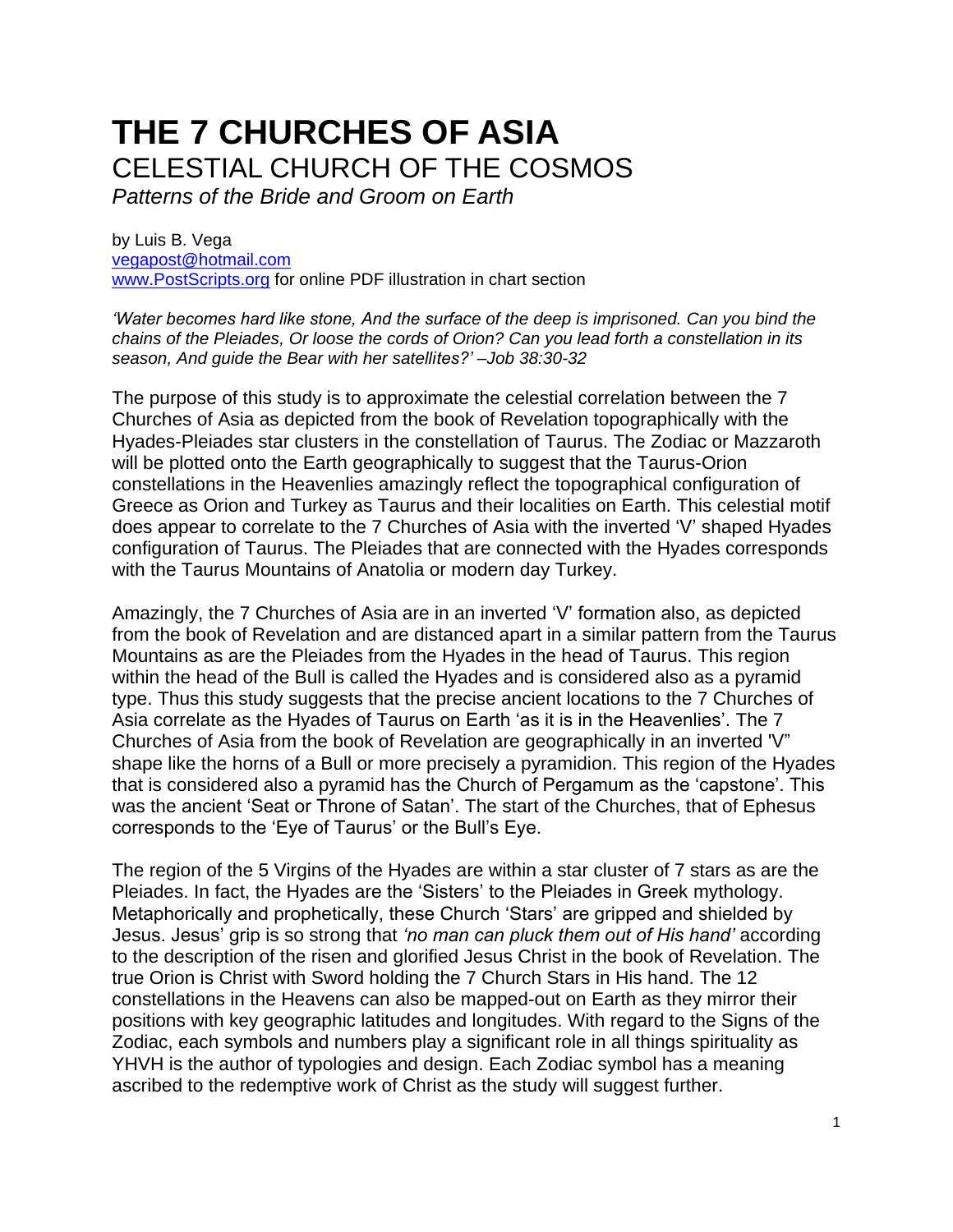#### **The Witness of the Stars**

According to the research of E.W. Bullinger, the constellations do proclaim the Plan of Mankind's redemption through the main character, Jesus Christ. Each constellation is but a facet or 'angle' of an attribute and characteristic of the Messiah. Likewise, the configuration of the star constellations can be superimposed onto the Earth and many locations are specifically copied or mirrored as such. Likewise, the configuration of the constellations can be superimposed onto many ancient and modern locations and even on other planets like in the Cydonia, Mars pyramid complex. Such constellations are amazingly 'mirrored' either topographically by the LORD's doing or in some cases are man-made. The constellations of the Cosmos tell the story of the King.

This King of the Cosmos is Jesus Christ. The Mazzaroth shows Jesus' 1st coming and His triumphant return. The story starts in Virgo and ends with Leo, thus a 'sphinx' duality in more ways than one. What is amazing is that only from Earth can this cosmic storyline be viewed. It is as if it was made for Humans, to be read and comprehended from Earth because the Plan of Redemption is only for Humans, not Fallen Angels, Lucifer or 'Aliens'. As Paul states in the book of Romans, the Signs of the Zodiac are the 'Silent Witness' to Jesus' Plan of Redemption from Mankind's fall. According to the Bible, the Scriptures uses a Bride metaphor for Believers and Followers of Jesus Christ, the Messiah. Jesus is presented as a 'Groom' that has redeemed or paid for His 'Wife' that is to be taken from the 7-fold Churches of Asia. This Groom and Bride theme is also interwoven in the Mazzaroth star constellation storyline.

In this case, the Orion-Taurus cosmic motif is one such prime example of the multifaceted storyline of the spiritual contention, judgment and redemption that has been taken, is being taken and will be taking place regarding Jesus Christ, His Bride and Mankind. For example, the Hyades-Pleiades star clusters depict the 7-fold composition of the Bride and the subsequent depiction as a 7-fold Menorah as described in the book of Revelation. The book of Revelation specifically correlates such 'Stars' in the Cosmos with that of the Churches of Asia on Earth. Jesus is the one that actually highlights the 7 spiritual conditions of the Bride and the 7 time dispensations according to the book of Revelation of the Church Age. In the case of Taurus, the interpretation of E.W. Bullinger associates Christ being the fierce Judge that Taurus depicts but most noticeably that it is Jesus Himself that takes the judgment.

It is Jesus that took the brunt of the judgement for the sin of Humanity or as in for Eve that first was deceived and partook of the forbidden fruit and thus has been held 'captive' in the clutches of Lucifer's judgment and confinement to sin. The risen Jesus is depicted as the overcoming one and victorious Orion that confronted the might Taurus full on and direct. Orion is pierced by one of the horns of Taurus in the struggle, mortally wounded. Jesus however rose on the 3<sup>rd</sup> day and in the depiction of the risen Jesus in the book of Revelation Jesus is holding and protecting the Hyades-Pleiades from the fierce wrath that Taurus represents. As one can ascertain, each of the 12 Zodiac symbols has a very significant spiritual meaning ascribed to the redemptive work of Jesus Christ. Christ's multifaceted work is shown in how being 'Taurus' He upholds and protects His Church from His fierce wrath due to sin and the coming 'Hour of Trial'.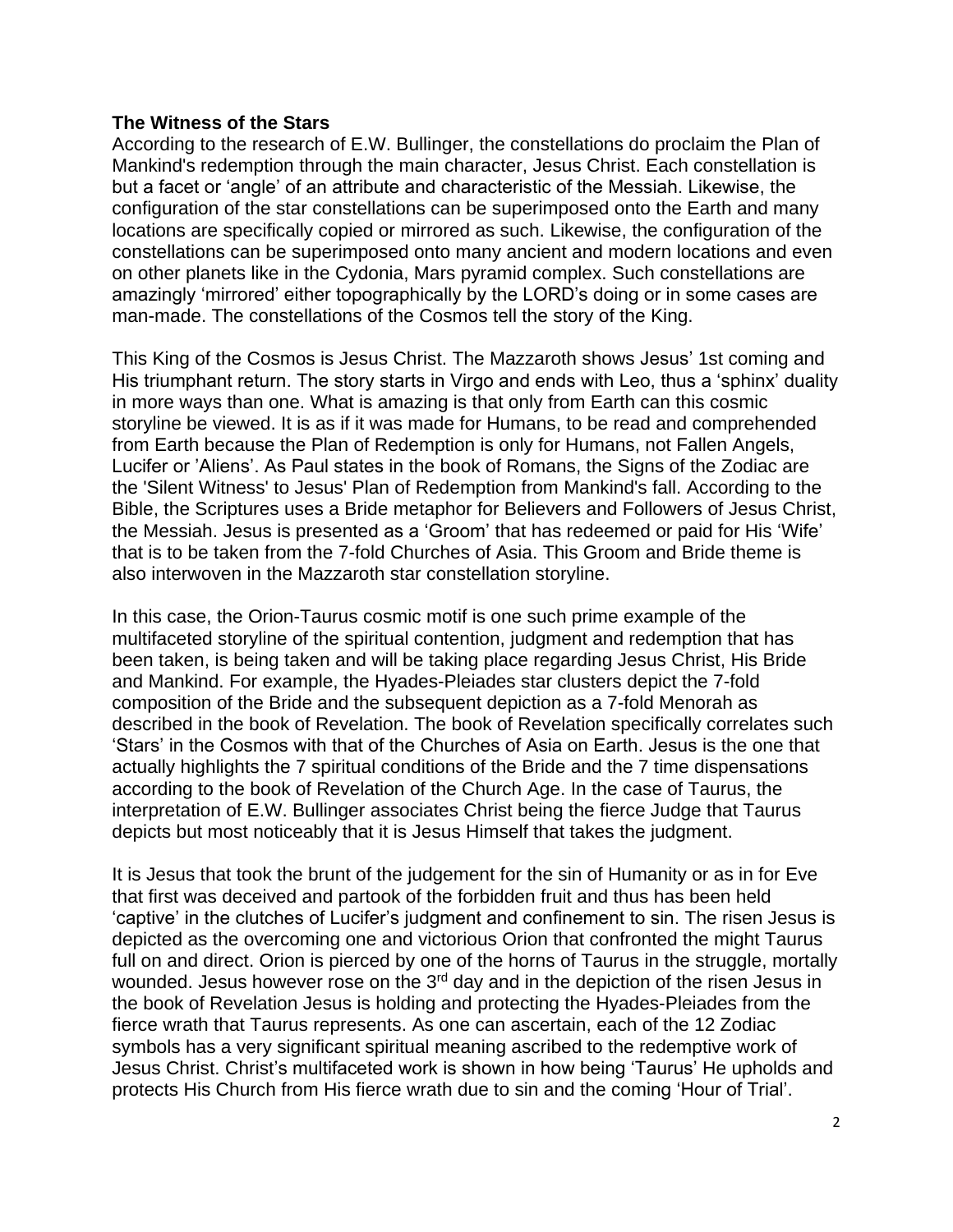#### **The Orion Correspondence**

As noted in terms of the geographic topography of the cosmic Orion-Taurus motif, this study suggests that the star constellations correspond to the area of Greece being 'Orion' and Turkey corresponding to 'Taurus'. Thus this study strongly suggests that this topographical Earthly reflection of the Cosmos, of the Orion-Taurus configuration in the Heavenlies appears to reflect the nations of Greece and Turkey on Earth with an emphasis on the 7-fold Churches in Asia. Specifically regarding Greece, if one draws a line vertically from Mt. Olympus, the intersecting points will run through Delphi and Sparta. What is remarkable is that such a ley-line appears to match the constellation of Orion in proportion with the various prominent stars. Mt. Olympus corresponds to Rigel, the phallus of Orion corresponds to Kalambaka, Delphi corresponds to the Belt of Orion, Athens corresponds to Bellatrix and Sparta corresponds to Betelgeuse.

Also the right arm extension of Orion appears to correlate to the Isle of Crete. What is notable is that Crete is where in the local of Knossos is situated and the Gnostics came from. There is even a place called Cydonia that perhaps echoes the one on Mars. However, the Luciferians usurp this motif as the Gate of Man corresponds geographically to the vicinity of the Island of Crete, and more precisely Knossos. This is where the origin of the false Luciferians espoused their 'torch' or 'light' Gnosis or so called hidden knowledge. These is where the spirit of the 'Gnostic Gospels' that are false 'light' originate from. In the case of the depiction of the patterns of the Groom and the Bride, the true Biblical typology of Orion is that of Jesus Christ. It is Jesus that has the Torch of Light as Jesus Christ is the true Light of the World and the Gate of the Sheep.

Nowhere in the 12 Signs of the Mazzaroth or Zodiac is the contention between the 'Seed of the Woman' and the 'Seed of the Serpent' seen than in the Gates of the Cosmos. These are 2 Gates, the Gate of Man at Orion and Taurus and the Gate of GOD at the Galactic center by Ophiuchus and Sagittarius. Thus the approximate correlation of Orion and Taurus also suggest other Biblical and esoteric overtones as it is even the case with Greece and Turkey as they have always been in constant contention with one another and the prize has been who gets the Church, the Bride. Such a place is one of the frontlines of the current geopolitical battle of civilizations but it is also a spiritual one between Christianity in the West and Islam of the East.

In another sense, Taurus represents the Luciferian elements of Islam that is in direct contention it has with Christianity or the People of the Living GOD, Christ Jesus. Thus the political map of both Greece and Turkey on Earth represent the opposing spiritual contention as depicted in the Cosmos between Orion and the Bull, Taurus; Christianity vs. Islam, on one level etc. It is the classic celestial 'bullfight' between the Redeemer, the Hero Orion, the Christ figure and the Beast that has held captive the Maidens of the Pleiades. Even in the current geo-political nuances, this celestial contention is seen in the deliberate soft invasion of Muslims into Europe, mainly by way of Greece from Turkey. This is an attempt to destroy the last vestiges of a civilized Christian heritage Europe has enjoyed. Since the days of Alexander the Great and Xerxes, this struggle has manifested in this frontline.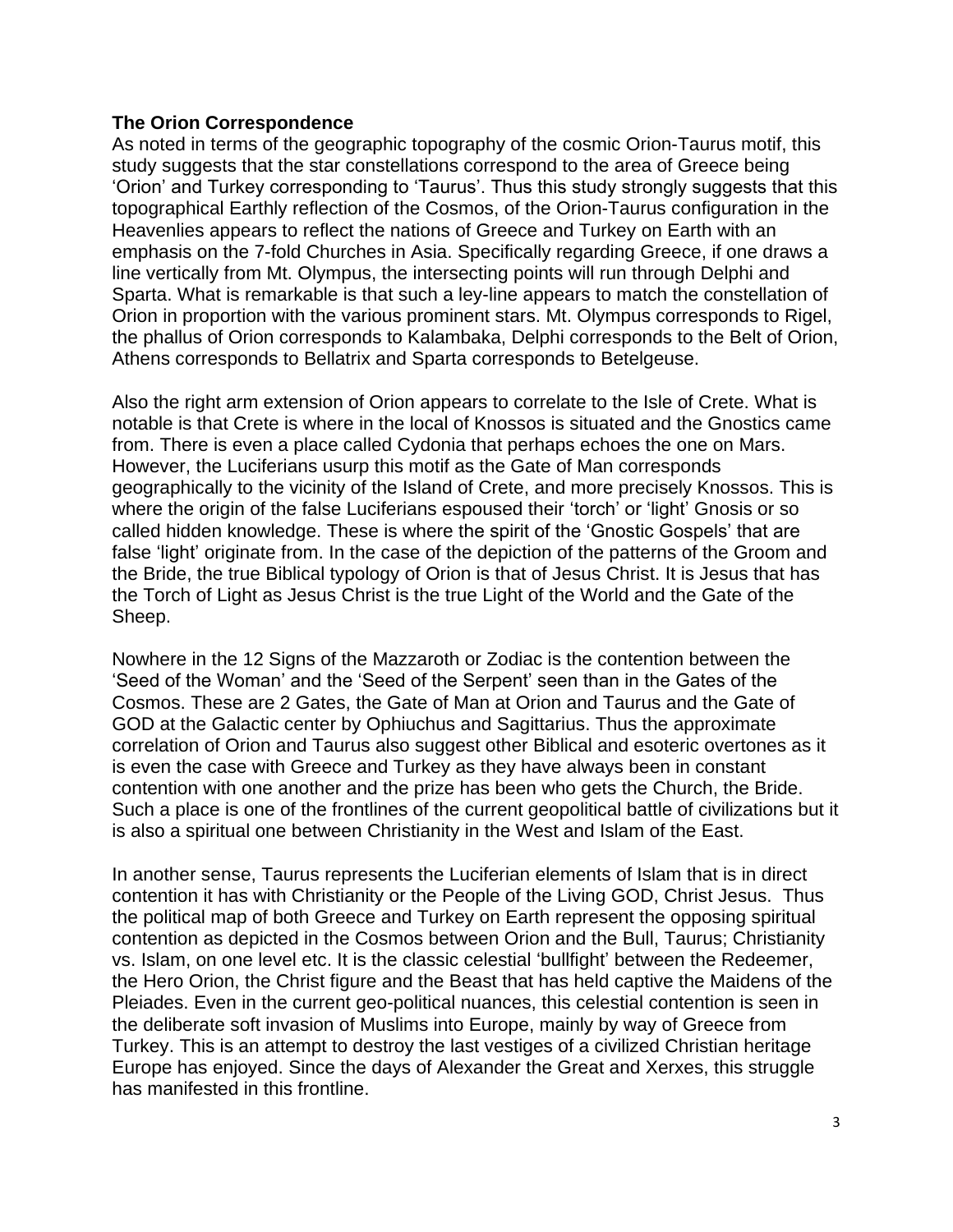### **The Church Age**

\_\_\_\_\_\_\_\_\_\_\_\_\_\_\_\_\_\_\_\_\_\_\_

Greece is the land of the Epistles of Paul in the New Testament. Turkey is the land of the 7 Churches of Jesus Christ. As noted, the 7 Churches of the book of Revelation were literal Christian Churches in the nation of Turkey or Asia Minor in the 1<sup>st</sup> century. This study has attempted to demonstrate that the geographical layout of the 7 Churches of Revelation on Earth outline the approximate correspondence of the star cluster of the Hyades in the constellation of Taurus. When the topographical map of Greece is pegged to the Orion dimensions and it is approximated, Taurus produces the opposite rendition of the literal 7 Churches of Asia as they mirror the configuration of the Hyades and location of the Pleiades. It is also rather interesting that the arrow of Orion on the map of Greece points directly to the 'capstone' of the Church of Pergamum where the 'Seat of Satan' once resided in the Altar of Zeus.

As already alluded to, Taurus the Bull is where it also depicts the iconoclastic rendition of the 'All Seeing Eye'. This 'Eye' corresponds to the star Aldebaran, the left eye of Taurus. However here is another example of how the Luciferians have also usurped this motif for their evil deeds as a signature of their Master Lucifer that has but one good eye, the left eye. However, the true typology is that the 1st Church, that of Ephesus corresponds to the 'Eye of the Bull' or the Bull's Eye. To this, the LORD Jesus stated, *'if your eye be single, then your body will be full of light'.* He is the one who stared it by 'lighting' the first candle, that of Ephesus which corresponds to the Eye of Taurus and Jesus will finish it.

It is evident that most would agree that the typology of the Jewish Menorah as disclosed in the book of Revelation typifies the Church of Jesus Christ. Many End-Time scholars and Biblical students of the End of Days suggest that the vision of the resurrected Jesus Christ giving the vision of the 7 Menorah candlestick was not only a representation of the 7 Churches of Asia but a synopses of the entire Church Age period. This study thus also suggests that based on the inverted 'V' geographic and celestial arrangement of the Hyades that corresponds to the 7 Churches of Asia, this topographical layout can also be seen as a pyramid pattern.

This pyramid pattern in turn is suggested to function much like a 'clock' in which there is a beginning at its base. Then there is an apex or capstone and a terminal point adjacent to its start at the same foundation. This 7-fold Church typology has its 'beginning, the middle and the end' such as does a Menorah. It is a direct spiritual reflection as is Jesus and even is attributed to being one of the titles Jesus introduced Himself with, the 'Beginning and the End' in the last book of the Bible, Revelation. Notwithstanding, a commission has a beginning, a climax and an end. Jesus Christ will see to this end as Many believe that the Church Age is about to conclude as its 'time' has come to a conclusion which corresponds to the Commission given to the Church by the risen Jesus.